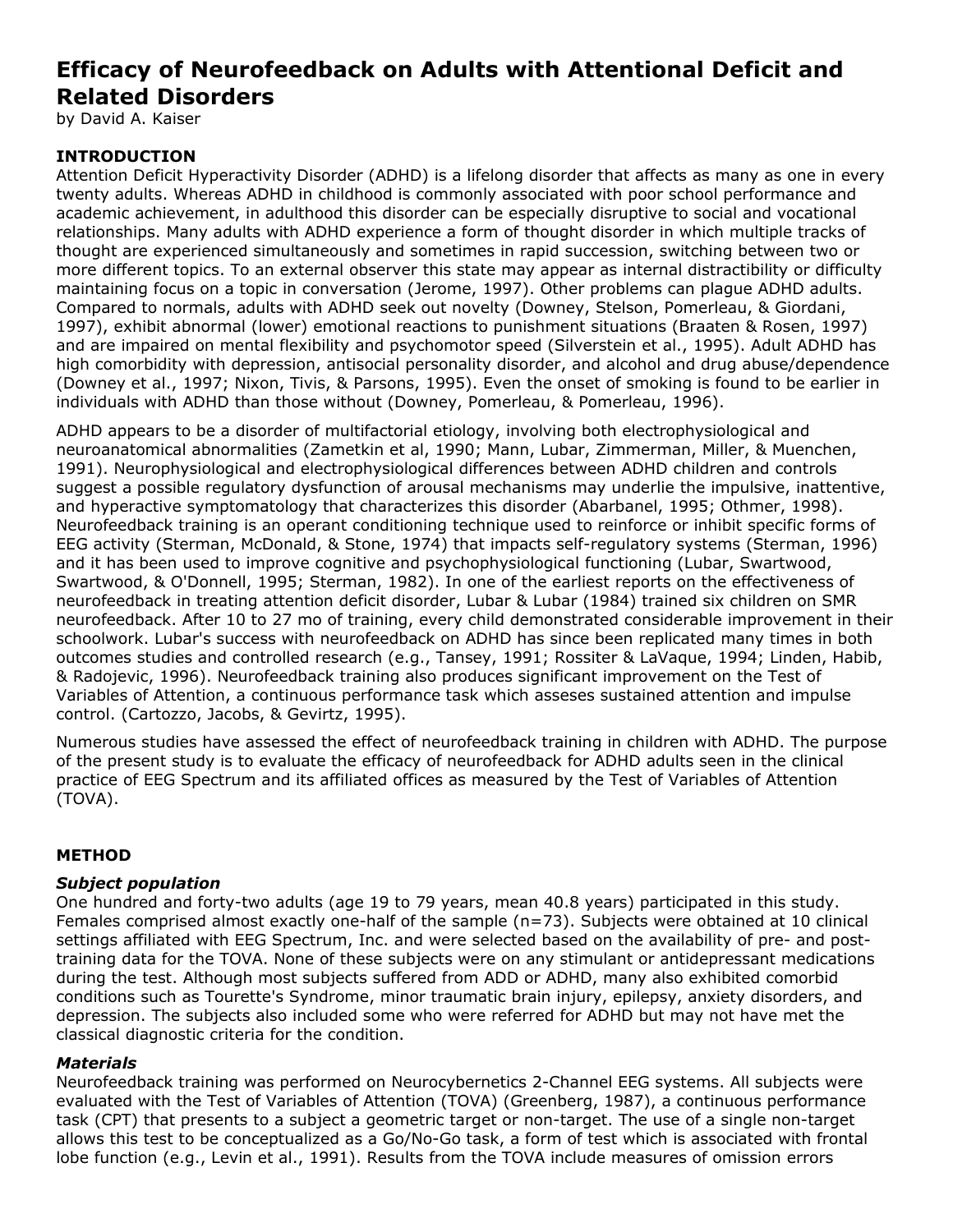(inattention), commission errors (impulsivity), response time (speed of information processing), and response time variability (consistency of response). This test was administered on a PC computer and used a single switch for response. This test consists of only two non-verbal stimuli which requires a subject to pay attention for 22.5 min without prolonged rest. Presentation probabilities for targets and non-targets are mixed between test halves in order to evaluate high-likelihood and low-likelihood response conditions (i.e., 20% targets first half of test, 80% targets second half), and thereby provide measures of impulsivity and inattention, respectively. Normative age-based data is available for each gender in 10- year age groups (Greenberg & Waldman, 1993).

## *Procedure*

The training protocol consisted of rewarding enhanced EEG amplitudes in the 12-18 Hz frequency regime, while simultaneously inhibiting excessive amplitudes in the low frequency (4-7 Hz) and high-frequency (22-30 Hz) regimes. Electrode placement always included one electrode site on the sensorimotor strip (at either C3 or C4 in the standard 10-20 system) and less commonly one electrode with either frontal or parietal placement. If training was done solely at C3 and C4, then the montage was referential to the proximate ear. If training involved frontal or parietal placement, the montage was bipolar with either C3- Fpz or C4-Pz. Left-side (C3) and right-side (C4) training involved rewarding activity in the 15-18 Hz and 12-15 Hz, respectively. Occasionally, these two protocols were used in succession during a single training session with the respective duration (e.g., 10 min SMR, 20 min Beta) of the two protocols titrated on the basis of changing symptomatology and TOVA results (Greenberg, 1987). Left-hemisphere training (e.g., C3) involved Beta reward only whereas right-hemisphere training involved SMR reward only.

Training consisted of 30 min of visual and auditory feedback on the instrument, within a 45-min contact hour. Visual feedback was provided by a variety of means which map the EEG amplitude in the reward and inhibit bands into the brightness, size, and/or velocity of objects on a computer monitor. Most commonly, information about the amplitude of signals in each of the bands was given independently. Alternatively, the subject was simply be notified that an inhibit threshold was exceeded by the withholding of the conventional reward. When all reward conditions were satisfied for a minimum of 0.5 s, an auditory beep and visual incentive (e.g., highway stripe, star in sky) was provided as reinforcement. The visual feedback signal was occasionally complemented with direct tactile and auditory feedback of EEG amplitude in the reward band. Subjects were evaluated prior to and at completion of training (a minimum of 20 sessions).

A Huynh-Feldt correction for degrees of freedom was applied to the task by measure interaction to counter potential nonsphericity of the four dependent measures. Planned comparison t-tests were used to evaluate differences for each dependent measure, applying the Bonferroni correction for multiple tests.

## **RESULTS**

Repeated measures univariate analyses of variance (ANOVA) were used to evaluate the effect of neurofeedback training on four dependent measures of the TOVA: Inattention (percent omission), Impulsivity (percent commission), Response Time, and Response Variability. Low scores were truncated at four standard deviations below normal (i.e., 40 points). Mean pre- and post-training TOVA scores are presented in Table 1.

|                      | Pre-Training | Post-Training | Change  |
|----------------------|--------------|---------------|---------|
| Inattention          | 85.9         | 96.1          | $+10.2$ |
| Impulsivity          | 85.4         | 98.7          | $+13.2$ |
| Response Time        | 103.1        | 103.0         | $-0.1$  |
| Resp.<br>Variability | 86.7         | 95.7          | $+9.0$  |

Table 1. Mean standard scores for TOVA subtests before and after 20 or more neurofeedback sessions for 142 adults with attention problems.

A significant interaction of treatment and TOVA measure was found,  $F(2,231)=11.780$ ,  $p < .001$ . As shown in Figure 1, neurofeedback training produced significant improvement in inattention scores;  $F(1,141)$ = 17.273, p < .001; impulsivity scores,  $F(1,141)$ = 85.760, p < .001; and variability of response time,  $F(1,141)= 26.570$ ,  $p < .001$ . No effect of response time was found,  $F < 1$ .

Results are even more dramatic when individual data are observed. As can be seen in Figure 2, only a handful of subjects demonstrated declines in impulsivity scores while the majority improved greatly and in proportion to pre-treatment values. Improvement extended above and beyond the normal range for many individuals.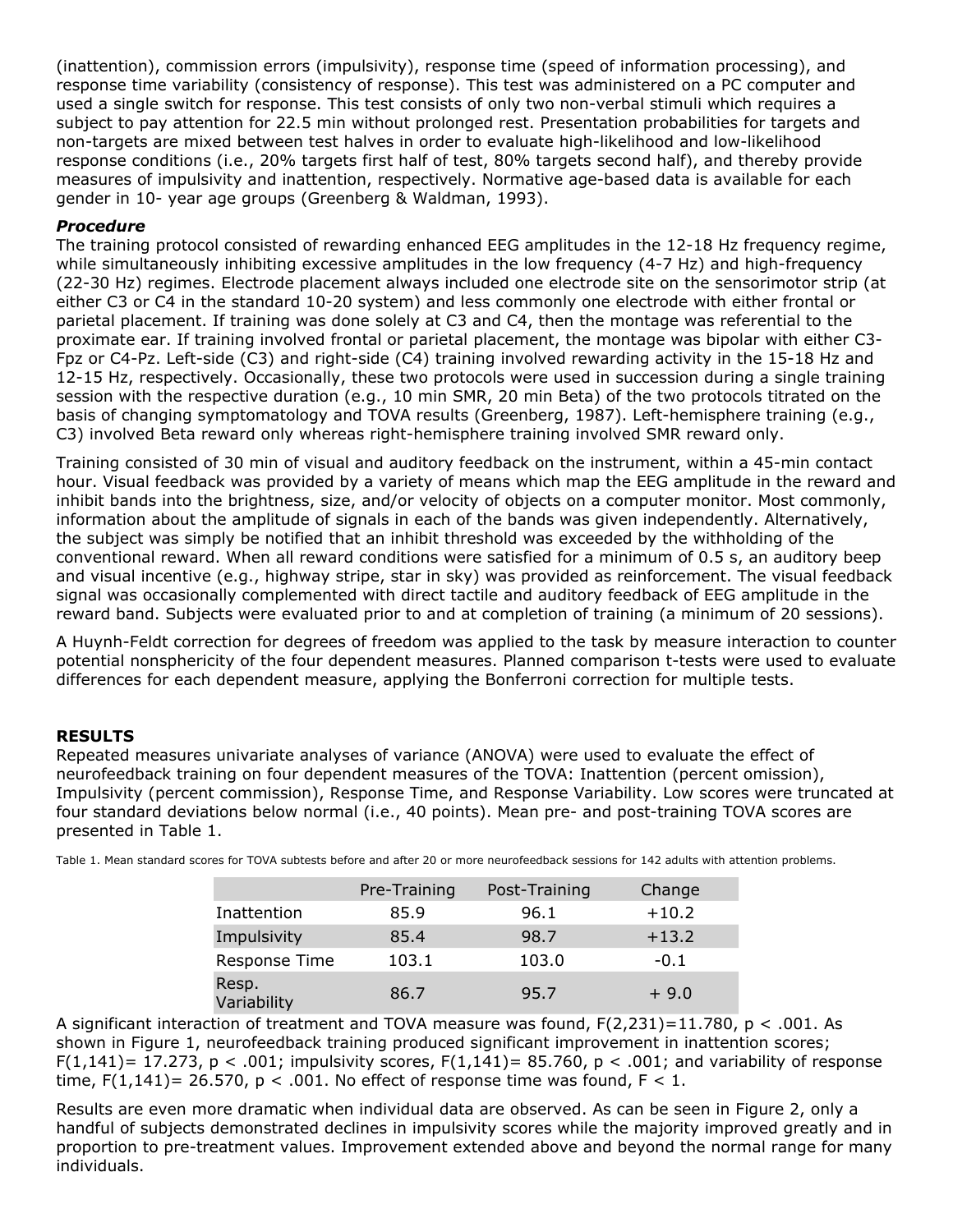

Figure 1. Pre- and post-treatment TOVA standard scores for all four dependent measures in 142 adults with attentional deficits and related disorders.

There is a systematic tendency toward improvement in attention, with the most significant improvements occurring where the pre-test scores are in most severe deficit (e.g., pre-treatment scores below 70). As can be seen, only a handful of subjects demonstrated marginal declines in impulsivity scores while the majority improved greatly and in proportion to pre-treatment values. Statistical analysis of this phenomenon supports this perception ( $p < .05$ ). Those subjects with pre-treatment impulsivity scores greater than two standard deviations below the mean (i.e., scores of 70 and below) improved more than 27.2 points. Response variability improved 25.9 points and inattention scores improved by 40.4 points for those with pre-training scores of 70 or below.

In all, neurofeedback training produced clinically significant improvement (i.e., half a standard deviation increase or more on one or more measures), in 83 % of all subjects, a result superior to the 70% response rate of psychostimulants (Cantwell, 1994; Barkley, 1990).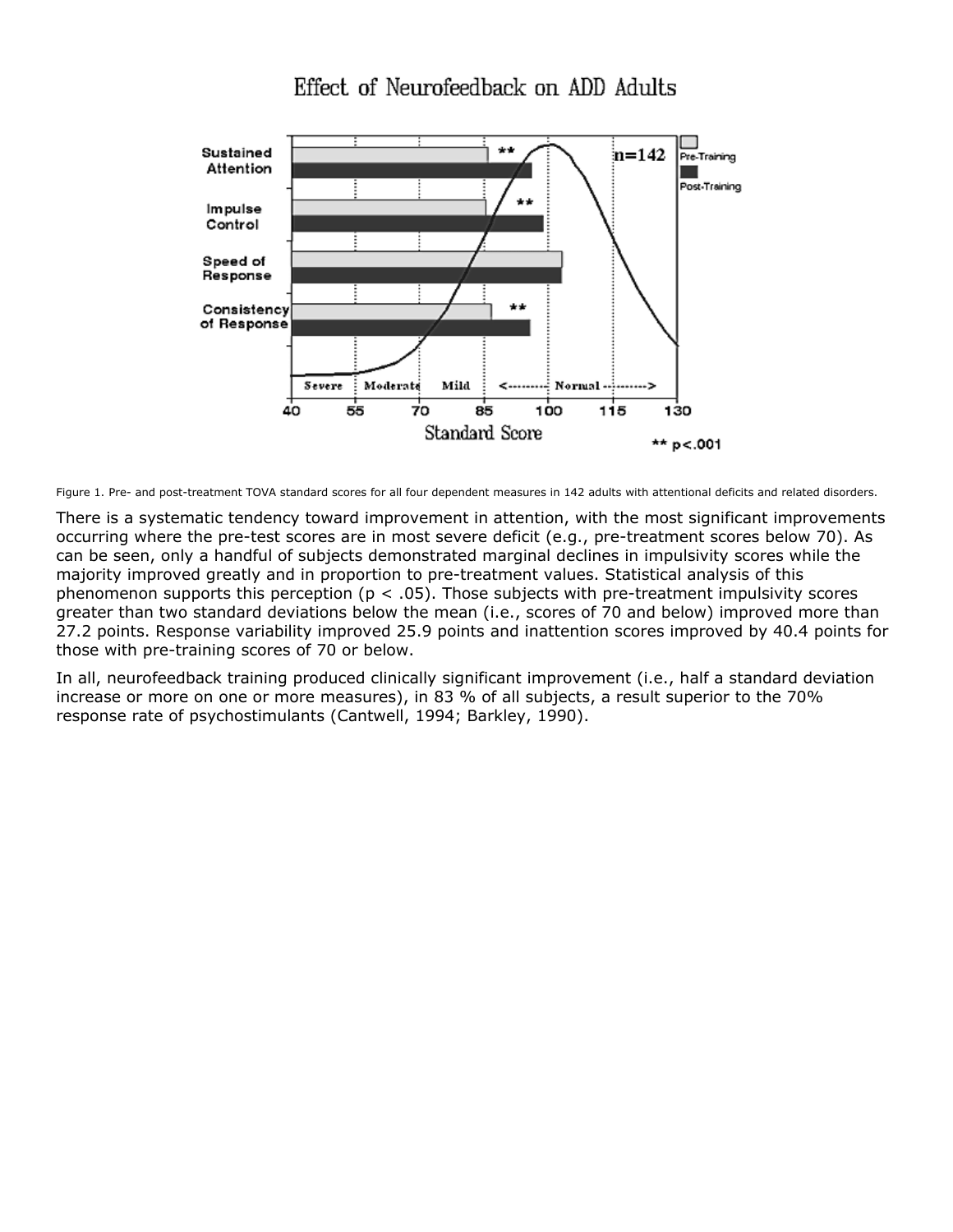

Figure 2. Pre- and post-treatment TOVA impulsivity standard scores for 109 adults. Only adults with pretreatment scores of 105 or below were included. Each line segment represents a single subject's change from pre-training to post-training scores. The data are sorted by pre-training score. Improvement is indicated when the line segment rises above the pre-training value.

### **Discussion**

The present study demonstrated the efficacy of neurofeedback in treating attentional deficits in adults using an outcome study. Significant improvement was found for inattention, impulsivity, and variability of response after 20 or more sessions of neurofeedback. On average, neurofeedback restored these properties of attention to nearly the population mean (i.e., value of 100).

The effectiveness of neurofeedback is all the more impressive given the fact that many of these subjects were þdifficultþ patients who had already undergone numerous prior treatments including stimulant medication with little or no success and a variety of settings and clinicians were involved in this study. Some of the adults had suffered from attentional and cognitive disorders for 20 to 30 years. All of these obstacles were overcome, indicating the robustness of this intervention. The extraordinary success rate of neurofeedback in remediating attentional problems, in the present and previous studies, at rates higher than stimulant medications in the present study, implies that profound effects on neurobiological mechanisms may be responsible for these results (Sterman, 1996; Othmer, 1998).

#### **References**

Abarbanal, A. (1995). Gates, states, rhythms, and resonances: The scientific basis of neurofeedback training. Journal of Neurotherapy, 1, 15-38.

Barkley, R.A. (1990). Attention-deficit hyperactivity disorder: A handbook for diagnosis and treatment. New York: Guilford Press.

Braaten, E.B., & Rosen, L.A. (1997). Emotional reactions in adults with symptoms of attention deficit hyperactivity disorder. Personality & Individual Differences, 22, 355-361.

Cartozzo, H.A., Jacobs, D., Gevirtz, R.N. (1995).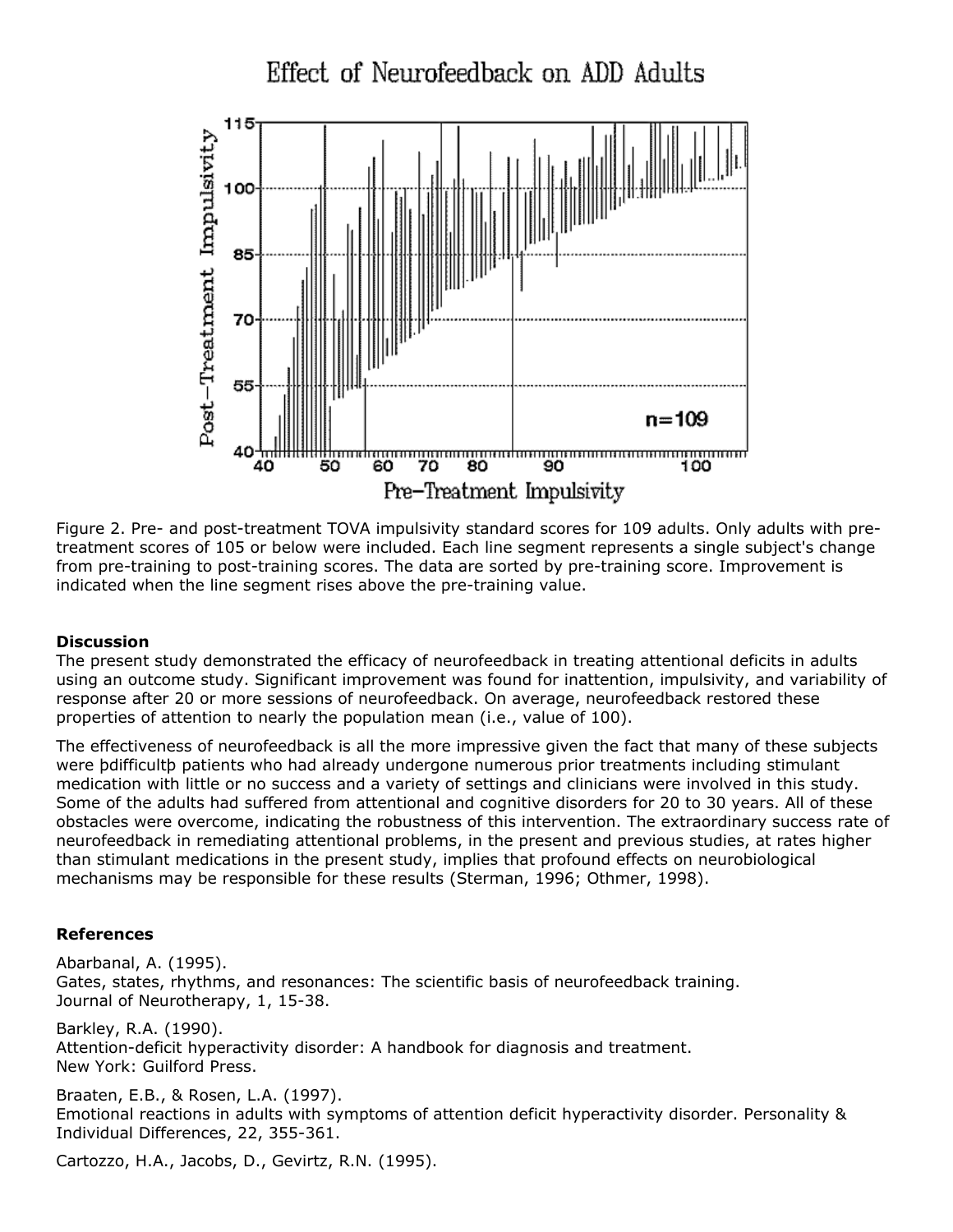Neurofeedback and the Remediation of ADHD symptomatology: a controlled treatment outcome study. Presented at the Annual Conference of the Association for Applied Psychophysiology and Biofeedback, Cincinnati, Ohio, March.

Downey, K.K., Stelson, F.W., Pomerleau, O.F., & Giordani, B. (1997). Adult attention deficit hyperactivity disorder: Psychological test profiles in a clinical population. Journal of Nervous & Mental Disease, 185, 32-38.

Downey, K.K., Pomerleau, C.S., & Pomerleau, O.F. (1996). Personality differences related to smoking and adult attention deficit hyperactivity disorder. Journal of Substance Abuse, 8, 129-135.

Greenberg, L.M. (1987). An objective measure of methylphenidate response: Clinical use of the MCA. Psychopharmacology Bulletin, 23, 279-282.

Greenberg, L.M., and Waldman, I.D. (1993). Developmental normative data on the Test of Variables of Attention (T.O.V.A.). Journal of Child Psychology and Psychiatry, 34, 1019-1030.

Jerome, L. (1997). Thought disorder in BPD and ADHD. Journal of the American Academy of Child & Adolescent Psychiatry, 36, 720-721.

Levin, H.S., Culhane, K.A., Hartmann, J., Evankovich, K., Mattson, A.J., Harward, H., Ringholz, G., Ewing-Cobbs, L., & Fletcher, J.M. (1991).

Developmental changes in performance on tests of purported frontal lobe functioning. Developmental Neuropsychology, 7, 377-395.

Linden, M., Habib, T., & Radojevic, V. (1996). A controlled study of the effects of Neurofeedback on cognition and behavior of children with attention deficit disorders and learning disabilities. Biofeedback and Self-Regulation, 21, 35-50.

Lubar, J.F., Swartwood, M.O., Swartwood, J.N, & O'Donnell, P.H. (1995). Evaluation of the effectiveness of EEG neurofeedback training for ADHD in a clinical setting as measured by changes in T.O.V.A. scores, behavioral ratings, and WISC--R performance. Biofeedback and Self-Regulation, 20, 83-99.

Mann, C.A., Lubar, J.F., Zimmerman, A.W., Miller, C.A., and Muenchen, R.A. (1992). Quantitative analysis of EEG in boys with attention-deficit-hyperactivity disorder: Controlled study with clinical implications. Pediatric Neurology, 8, 30-36.

Nixon, S.J., Tivis, R., & Parsons, O.A. (1995). Behavioral dysfunction and cognitive efficiency in male and female alcoholics. Alcoholism: Clinical & Experimental Research, 19, 577-581.

Othmer, S. (1998). Neurofeedback: An emerging model for its global efficacy. (Book chapter)

Rossiter, T.R., & La Vaque, T.J. (1995). A comparison of Neurofeedback and psychostimulants in treating attention deficit/hyperactivity disorder. Journal of Neurotherapy, 1, 48-59.

Silverstein, S.M., Como, P.G., Palumbo, D.R., West, L.L., et al. (1995). Multiple sources of attentional dysfunction in adults with Tourette's syndrome: Comparison with attention deficit-hyperactivity disorder. Neuropsychology, 9, 157-164.

Sterman, M.B., Macdonald, L.R., & Stone, R.K. (1974). Biofeedback training of the sensorimotor EEG rhythm in man: Effects on epilepsy. Epilepsia, 15, 395-416.

Sterman, M.B. (1982).